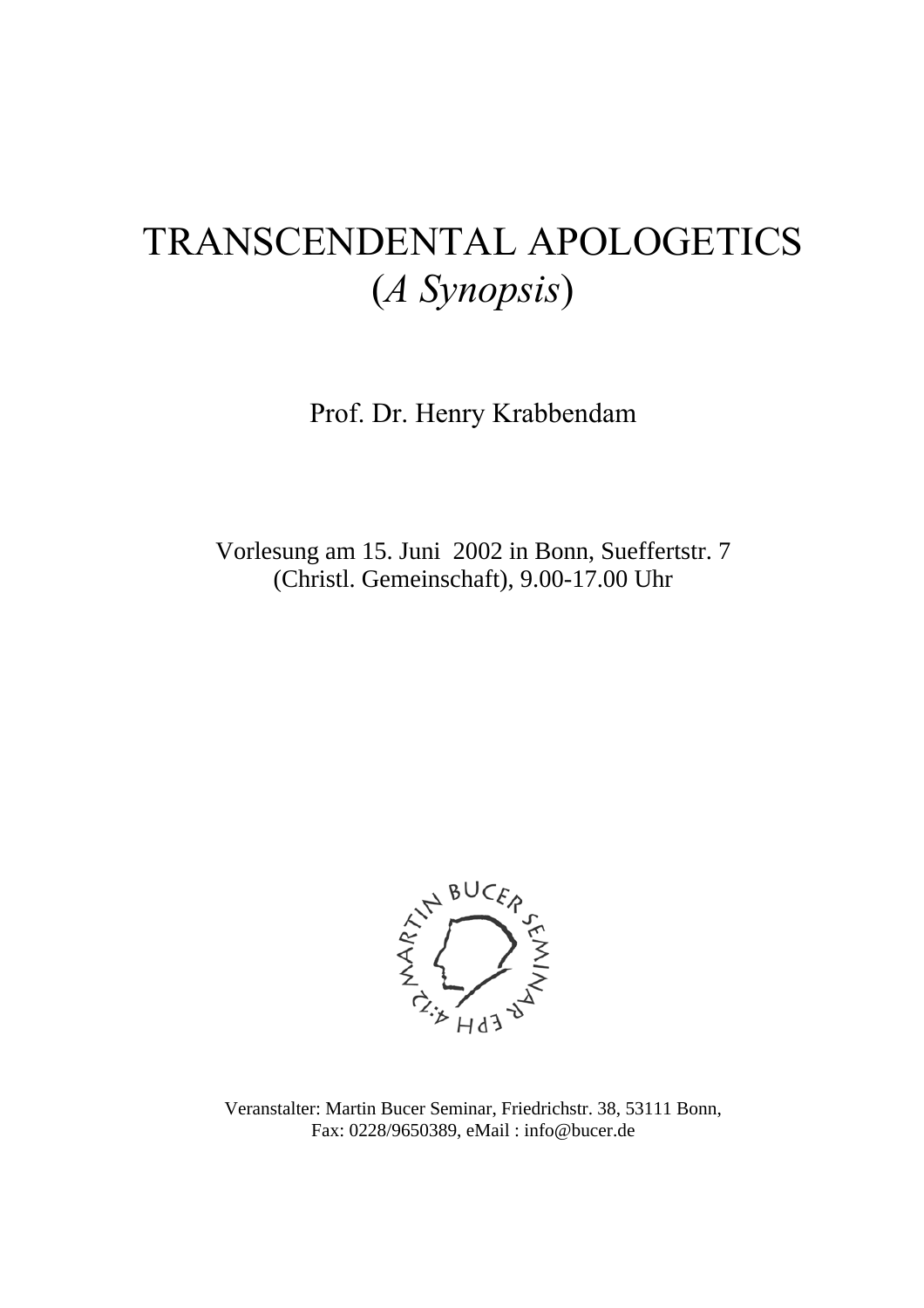# **A. Contours of Transcendental Apologetics**

# *I. Introduction*

Transcendental Apologetics aims to be a fully *Biblical* Apologetics.

a. It is thoroughly and unashamedly **presuppositional** (1 Pet. 3:15), even if makes copious use of historical as well as factual evidences (Acts 2:22-23), engages in informal as well as formal logical argumentation (Acts 24:17-20; 25:8-11), and shares unique as well as common experiences (Acts 2:24- 32; 26:9-23).

b. However, it **keeps its distance** from any and all evidentialist, rationalist and experientialist apologetics that presumes a **neutral**, common ground with the unbeliever on which jointly and preevangelistically to canvass evidences, to construct arguments, and to assess experiences both with the (misguided) aim of building (at least) a halfway house to God, and with the (mistaken) notion that this is achievable.

c. At the same time it is to be distinguished from, and moves beyond, any and all possible apologetics, whether evidentialist, rationalist, experientialist *or* (sic!) presuppositionalist, which, consciously or not, regards the capture of the **mind** as "the great prize" in Apologetics.

d. In the footsteps of Peter (Acts 2:37), and Stephen (Acts 7:54) Transcendental Apologetics goes after the **heart**, with a vengeance. (This may mean conversions, as in Peter's case. It also may mean death, as Stephen found out.) Consequently it is not and cannot be satisfied with a nod of agreement by the intellect and does not make its presentations to that end. To the contrary, it aims at the submission of the heart, and therefore has the summons to repentance as the (only acceptable) methodological objective of any and all its presentations. (This is fully in line with Peter in Acts 2:38, and Paul in Acts 17:30.)

# *II. Backdrop*

**1. Transcendental Apologetics is predicated upon the truth of Colossians 2:8 in the larger context of both Colossians and Ephesians.** Here Paul antithetically pits man against God.

**2. On the one hand, there is the** empty and deceitful, all too human, philosophy **that endeavors to put the basic building blocks or ABC's of reality (stoicheia) together according to the thought patterns and traditions of apostate man in a sophisticated, rationally compelling, accounting that leaves no loose ends. On the other hand there is the** simple profundity of the Person (and Work) of Christ.

**3. Human philosophy invariably launches an** independent and autonomous effort from the bottom up to make total sense of all human experiencing*.* **This is evidence of a staggering pride and is contrasted with** humble dependence upon Christ.

**4. The all too human effort fails, according to Paul.** It is empty. It does not deliver. It is also deceitful. **It claims it does. However, since it does not, it pulls the wool over the eyes of all its originators, its champions as well as its adherents. On the other hand,** dependence upon Christ as the God-man cannot miss! **After all, his credentials are impressive, to say the least.** 

**5. He is the Creator and the Sustainer of the universe (Col. 1:16-17). He is the embodiment of all knowledge and wisdom (Col. 2:3). He is the guarantee of glory (Col. 1:27). In short, he is the**  Great Originator, Sustainer, Source, Guide and Guarantor, and therefore spells Strength and Success. **He is, and can be all this, because he is God incarnate (Col. 1:19)! The** go-it-alone philosophy**, however sophisticated and profound it may seem to be, does not merely pale in comparison. It** is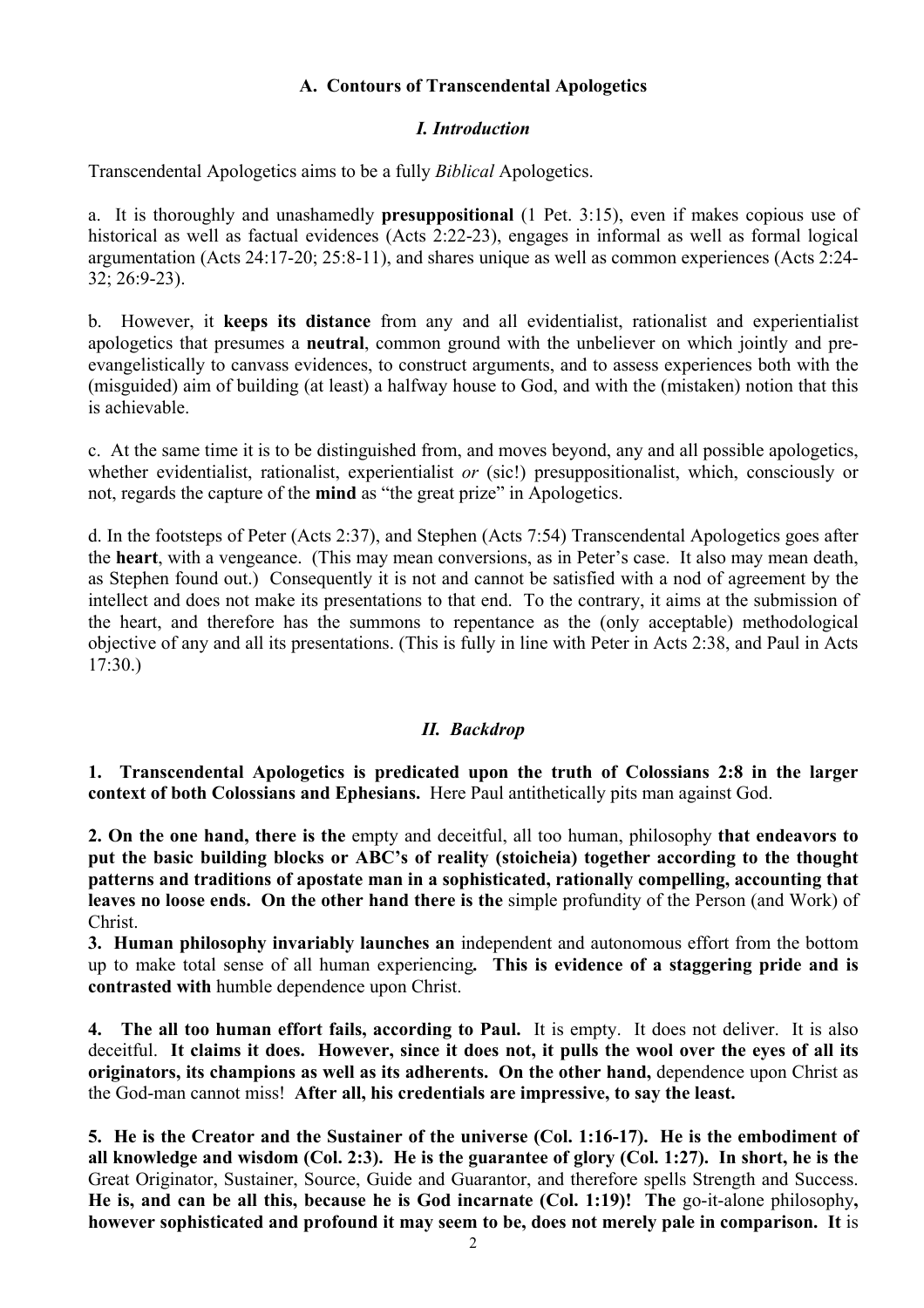suicidal**, as will now be demonstrated.** 

**5. In the context of Colossians (at least some of) the basic building blocks or ABC's of everyday reality are shown to consist of** one-and-many spheres (Col. 3:12-17) and authority structures *(Col. 3:18-4:1)***. (Paul's Epistle to the Ephesians runs parallel to Colossians in Eph. 4:25-5:20 and Eph. 5:21-6:9.) Both these spheres and these structures** constitute the warp and woof, the "deep structure," of all of creation, including the society of man, and are therefore inescapable and unavoidable*.* **At any given time or place all humans always find themselves within one or more of these spheres or structures. This is not an evolutionary fluke.** 

**6.** Metaphysically **created reality reflects the Uncreated (and Co-ultimate!) One-and-Many, and mirrors the Uncreated (and Co-functional!) Authority-and-Subject relationship in** the Being of the Triune God**. He has put the imprint of his very Being indelibly upon his creation. In this light it is hardly surprising that many thinkers, philosophers as well as theologians, have come to the conclusion that all of philosophy, in fact all of life, is one long series of attempts to solve the oneand-many problem and to settle the sovereignty-responsibility issue. What else can we expect? It is the most fundamental and all-encompassing "raw" material of creation and its history. Everyone is structurally part and parcel of it, comes by definition face to face with it, and therefore must come to terms with, whether eagerly or reluctantly!** 

**Note**: **As is argued below,** epistemologically **created reality only makes sense when it is deciphered according to** the interpretation of God**, while** ethically **it only functions properly when it is experienced according to** the conduct of God**. This comes down to a renunciation of the tree of** *knowledge* **of** *good and evil***, which pits the ultimacy of the human mind and behavior against the ultimacy of God's Word and Holiness.** 

7. Any encounter with the all-encompassing creational spheres and structures **from an apostate starting point and perspective**, whether in thought or action, invariably reveals a **fundamental dialectic**. **In the present context the term "dialectic" stands for an "entity" that consists of two poles, such as the "one" and the "many," or "authority" and "subject." The rub is that in the setting of unbelief these poles mutually and simultaneously both presuppose and exclude each other, and will do so permanently as long as the dialectic prevails.** 

**Note:** This dialectic is not a metaphysical factuality that serves as a challenge to be solved by the God of Scripture. It is an evidence of epistemological rebellion against the God of Scripture to be repented of by man. It is not an essential part of God's good creation, but an ethical force that emerges wherever apostasy reigns, and enslaves unbelievers in their totality, and frequently infects Christians as well.

8. This dialectic, which is God's judgment and Satan's tool, governs and directs all of apostate thought and action. The mutual **presupposition** sets them in motion. The poles **must** be **thought** together, by philosophy, economic theory, theoretical physics, etc. and **brought** together, in the family, the school, the business, etc. Otherwise life stagnates and self-destructs. However, the mutual **exclusion** only produces, and cannot but produce, failure. The mutual exclusion renders it by definition impossible to think or bring the poles together in a synthetic, peaceful, coexistence. It is no wonder that all of the history of fallen man proves to be a total frustration!

9. It has been astutely observed that it has only two prospects to offer: **extinction** when the one pole succeeds in eliminating the other, or **warfare** when they tenuously co-exist. In short, fallen man never succeeds in making either the created one-and-many co-ultimate, or the created authority-subject relationship co-functional. Still, due to the mutual presupposition of the two poles apostate man never gives up hope that "one day" he will succeed in the synthesis, and consequently will launch attempt after attempt to reach it. (He is like a small child who in "infinite" patience again and again endeavors to put a square peg in a round hole.) But due to their mutual exclusion his attempts are shattered again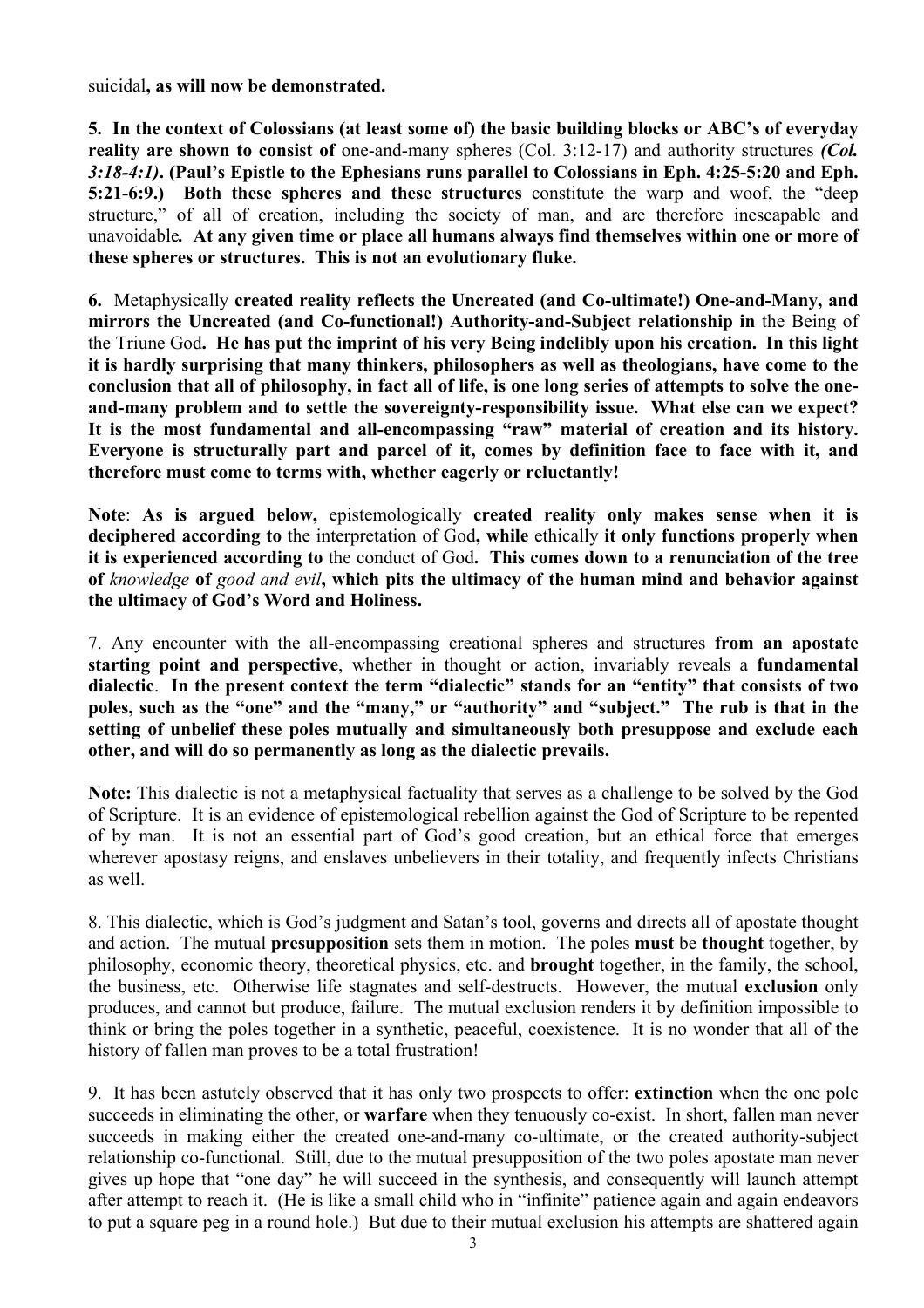and again. He always ends up with a relationship of antagonism, violence, warfare, if not destruction and death, at times more and at times less civil.

10. The Airlines industry with its continuing battle between management (the "one" and the "authority" poles) and union (the "many" and the "subject" poles) is only one telling illustration. In fact, the warfare in Eastern Airlines in the early 1990's brought about its demise. The antagonism was so deep-rooted and so great that both poles were willing to self-destruct, as long as they could strike a mortal blow against the other! At any rate, the middle name of all humans without God is Sisyphus and their "way" is and remains a never-ending dead-end street. This fully dovetails with Paul's insistence that an all too human philosophy is both deceptive in its semblance of wisdom, and empty in its proposed solutions. It does not, cannot, and will not deliver, ever!

**11. But Paul takes one additional step***.* According to him, this philosophy, victimized by the dialectic, is rooted in blindness of heart, which is accompanied by a darkened understanding, and is evidenced by debauchery of the basest sort (Eph. 4:17-19; Col. 3:5-7). **In Johannine terms, the victims of the dialectic are blind and rebellious (John 3:3, 5), and walk in darkness (John 3:19- 20). Only a "new heart" in regeneration can remove the blindness and the rebellion, and so pave the way to the light (John 3:3, 5, 21) and 5).** Clearly until the issue of the heart is settled, there is no hope for one's intellect or one's ethics. **It is hardly surprising that Paul brings this into focus as the first order of business in his interaction with both the Ephesians and the Colossians. The new man or heart is the originating point of all of the Christian life in all its facets and dimensions (Eph. 4:20-24; Col. 3:9-10),** and not so incidentally **the** *conditio sine qua non* **to counter the tyranny of the dialectic and its devastating effects.** 

**12. This does not only put in perspective the Apologetics that is exemplified by Peter, Stephen and Paul. It also vindicates the thesis of Transcendental Apologetics, modeled after Scripture, that** a biblically acceptable apologetic method does and must target the heart, if it is to go anywhere**, and therefore does and must culminate in an inevitable call to repentance. In conclusion, it should be noted that the dialectic is not a metaphysical, creational, factuality that serves as a challenge to be solved by believers and unbelievers alike, and ultimately even by God. It is an evidence of epistemological rebellion against the God to be repented of by man.** 

**13. Once the issue of the heart is settled, however, and the rebellion against God renounced, there is remarkable daylight! The dialectic is in principle dethroned, and its effects (begin to) vanish. "Sanity" returns.** Antagonism, warfare, destruction and death are (progressively) replaced by love, peace, harmony and prosperity. All this is predicated upon man's heart transplant in regeneration. **But it is also its normal outflow. The regenerate no longer loves sin, and no longer hates God and the neighbor. He now hates sin, and loves God and the neighbor.** 

**14. This is implemented through the renewal of the mind (Rom. 12:2), as every thought is made captive unto the obedience of Christ (2 Cor. 10:5). In other words,** the intellect submits itself to the interpretation of God of all of reality. **However, in the process it does not merely recognize that the one-and-many spheres and the authority-subject structures are anchored in God as a reflection of his Being. It also acknowledges that the only way to make them functional is by**  reflecting the conduct of God. This conduct consists of self-denial in the one-and-many spheres and sacrifice and submission in the authority structures.

**18. Paul indicates this when he deals with both the Ephesians and the Colossians regarding their conduct both in these spheres and structures. He insists on** self-denial in love and holiness in the former **(Eph. 4:25-5:20; Col. 3:12-17) and on** sacrifice and submission in the latter **(Eph. 5:21-6:9; Col. 3:18-45:1). When all this is practiced in dependence upon Christ as the source of holiness (Col. 3:1-3) and upon the Church as the pipeline of holiness (Eph. 4:11-17) through the agency of the Spirit (Eph. 5:18) and the instrumentality of the Word (Col. 3:16), the one and many poles become (increasingly) co-ultimate and the authority-subject poles (increasingly) co-functional.**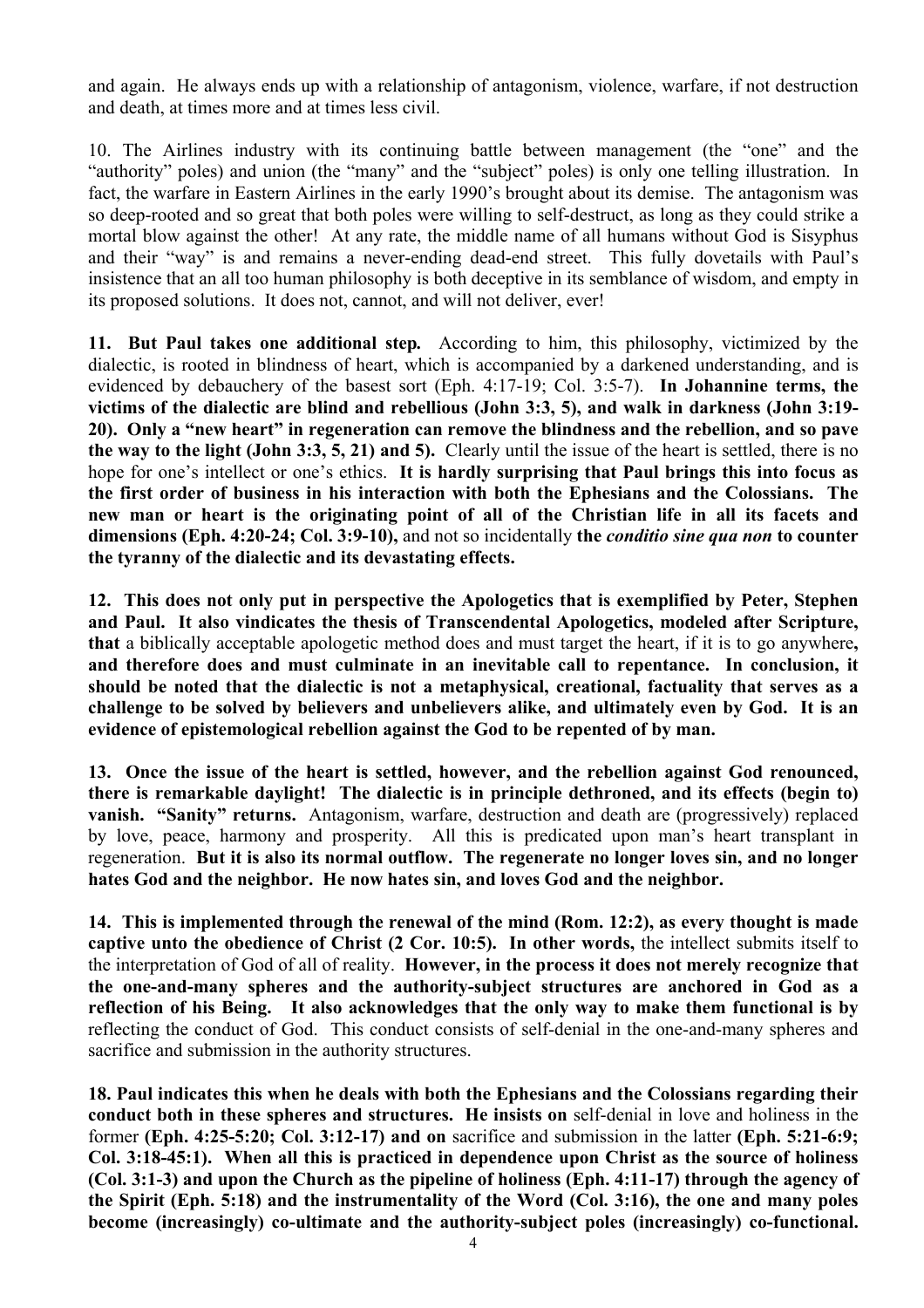**Life's prospect is no longer extinction or warfare, but "shalom," full-orbed, profound, and abiding peace, in the full biblical sense of the word! See also** *Sovereignty and Responsibility***, Introduction and Chapter 4.**

# *III. Definition*

**All this puts the definition of Transcendental Apologetics in the proper perspective. It is the discipline that inquires into:** 

- **a.** The (sufficient and necessary) conditions that determine the world and life (view) of both the believer and the unbeliever (Col. 2:8), in short, what makes them tick**, with a view to:** 
	- **(1) Acquiring a radical understanding of the Christian position**
	- **(2) Plumbing the depth of the Non-Christian position and**
	- **(3) So paving the way for presenting a perceptive and skillful "defense" of the faith that joins the most fundamental issues, and for mounting a probing and effective "offense" for the faith that meets the most basic needs.**
- **b. The principles, methods and strategies of the defense of, and the offense for, Christian truth in word and deed, that both confirm and strengthen Christians in their stance for that truth, and equip and prepare them to give a knowledgeable, reasoned, dignified, appropriate and pointed response in the face of skepticism, opposition or attack with a view to:** 
	- **(1) The conversion (repentance and faith) of unbelievers (2 Tim. 2:25)**
	- **(2) The silencing of unbelievers (1 Pet. 3:16)**
	- **(3) A change of heart or mind on the part of believers through the acknowledgment of any and all truth (Gal. 3:1ff)**
	- **(4) A straightening or strengthening of "questioning" or "uncertain" believers (Rom. 9:18-19; John 6:66-68; 2 Tim. 1:7)**

# *IV. Setting*

1. It also puts the **setting** of a Biblical Apologetics in perspective. The various apologetic proposals pay hardly any attention to the framework within which the apologetic enterprise does and must take place. (This may be due to the fact that the capture of the mind is so much regarded as the grand prize in the apologetic enterprise, that the honing of the intellectual weaponry becomes the near exclusive focus.) Apart from Frances Schaeffer, apologists of whatever persuasion by and large either ignore, overlook or fail to emphasize the issue. This is passing strange in the light of 2 Timothy 2:16.

2. The "highway to souls" is paved with the "tarmac of godliness." This has implication for the trajectory of all "Christian education." With a life of holiness as necessary backdrop biblical apologists must from their hearts and through their minds address the hearts of their hearers through their minds with a view to their life. Following the biblical model, therefore, the apologetic setting is an extremely significant issue for the Transcendental Apologist. This model calls for the presence of at least the following elements:

- (a) **Identification with and consecration of Christ as Lord** (1 Pet. 3:15). He is the reason for the opposition, the source of strength and the guarantee of victory
- (b) **Presence of the Spirit** (Luke 12:11-12; Acts 1:8). He supplies the power and the insight.
- (c) **Holiness of life** (1 Th. 2: 10; 1 Tim. 4:15; 1 Pet. 3:16). The life of the speaker must overflow in the hearer.
- (d) **Identification with the unbeliever** (Rom. 9:1-3; 10:1). Self-denying compassion is often the only "argument" that gets through. "When everything else fails, put yourself in the Gospel gun" (Spurgeon).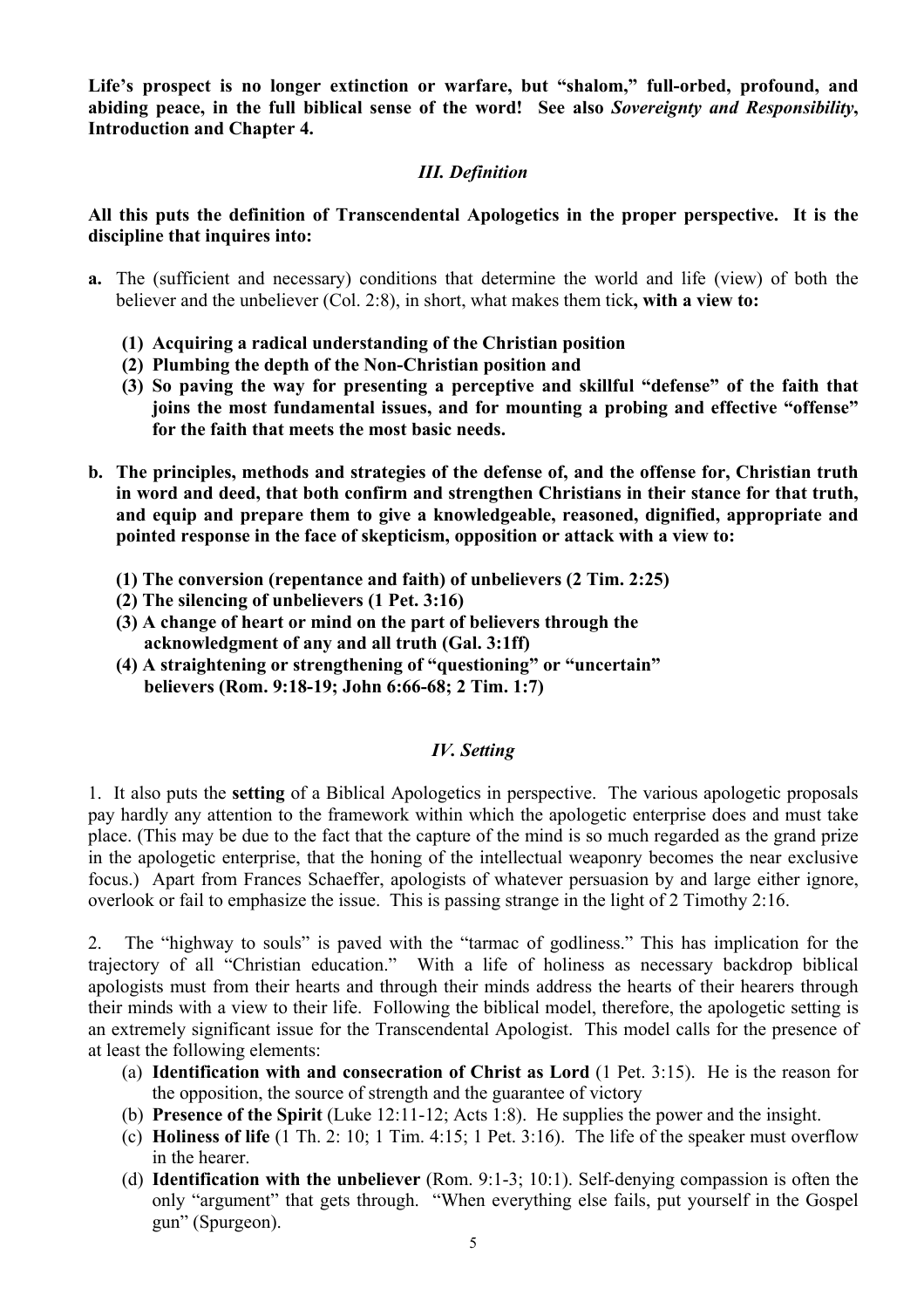- (e) **Love as dynamics and model** (John 13:34-35; 2 Cor. 5:1). The love of Christ in us must set us in motion. The love of Christ on display among us must be the attraction.
- (f) **Dependence upon grace in prayer** (Rom. 15:30-32). It is not in the power of the speaker to convey salvation, neither is it in the hands of the hearer to appropriate it. Prayer is indispensable. Only a sovereign God can "overcome" total depravity!

## **B. Elements of Transcendental Apologetics**

Every apologetics, whether evidentialist, rationalist, experientialist or presuppositional always do and must answer four questions. What is its point of departure, what its point of contact, what its method, and what its authority? The same applies to Transcendental Apologetics.

# **I. Point of Departure**

1. To Transcendental Apologetics the point of departure is the **presentation of, and the confrontation with, truth**, no less and no more with a view to submission. In this it follows the model of Christ, who came to "bear witness of the truth" (John 18:37c).

2. **Apologetics is to be distinguished from preaching and evangelism**. But they cannot be separated**. They are perspectivally related**, since they all share the common denominator of "bearing witness to the truth." In doing so the apologist is not simply confident that anyone who is "of the truth" will hear the voice of Christ (John 18:37d). There is more. He consciously and deliberately resorts to the truth, and the truth only, in his apologetic endeavors, because he recognizes that this is the sole instrument **"to create the ears"** necessary to hear the voice of Christ (Jam. 1:18). The Gospel of Truth may seem to be foolishness to the unbeliever, but it is the wisdom and the power of God unto salvation (1 Cor. 1:18, 21). The apologist must (be willing to) become a "fool for the sake of Christ and the unbeliever."

3. To insist on a neutral territory in which "to do apologetics" is to fall short of that. In fact, to insist on a neutral ground is both to be wiser than God *and* to deprive unbelievers from a challenge with the only power tool that can effect their salvation. The Scriptural model is self-evident, as we now shall see.

- a. Historically, Christ presents the truth of the divine self-disclosure in his Person to his contemporaries (John 4:26; 5:17-18; 8:58, etc.), Peter presents the truth of the divine selfdisclosure in Scripture to the Jews (Acts 2:14-36), and Paul presents the truth of divine selfdisclosure in nature to the Gentiles (Acts 17:22-34). All three confront the unbeliever with the Self-disclosure of God. They also all anchor the truth of that Self-disclosure in creation, history as well as experience. Truth is, indeed, self-attesting, but in a context and not in a vacuum.
- b. After the Ascension of Christ the Transcendental Apologist seeks to follow this model and present Biblical truth, as well as historico-creational truth, and experiential truth, with the understanding that Biblical truth always functions as the foundation, the dynamics, the framework, and the guide for all other truths. No truths of facts, events or experience have regenerating power. But as supporting cast of the truth of Divine Revelation they make a vital contribution to the process that produces regeneration.
- c. Biblical truth is threefold. Doctrinally it is the truth of biblical theology, factually the truth of biblical history, and practically the truth of biblical ethics. As Biblical truth it has absolute authority, inner coherence, correspondence with reality, and value for human experience.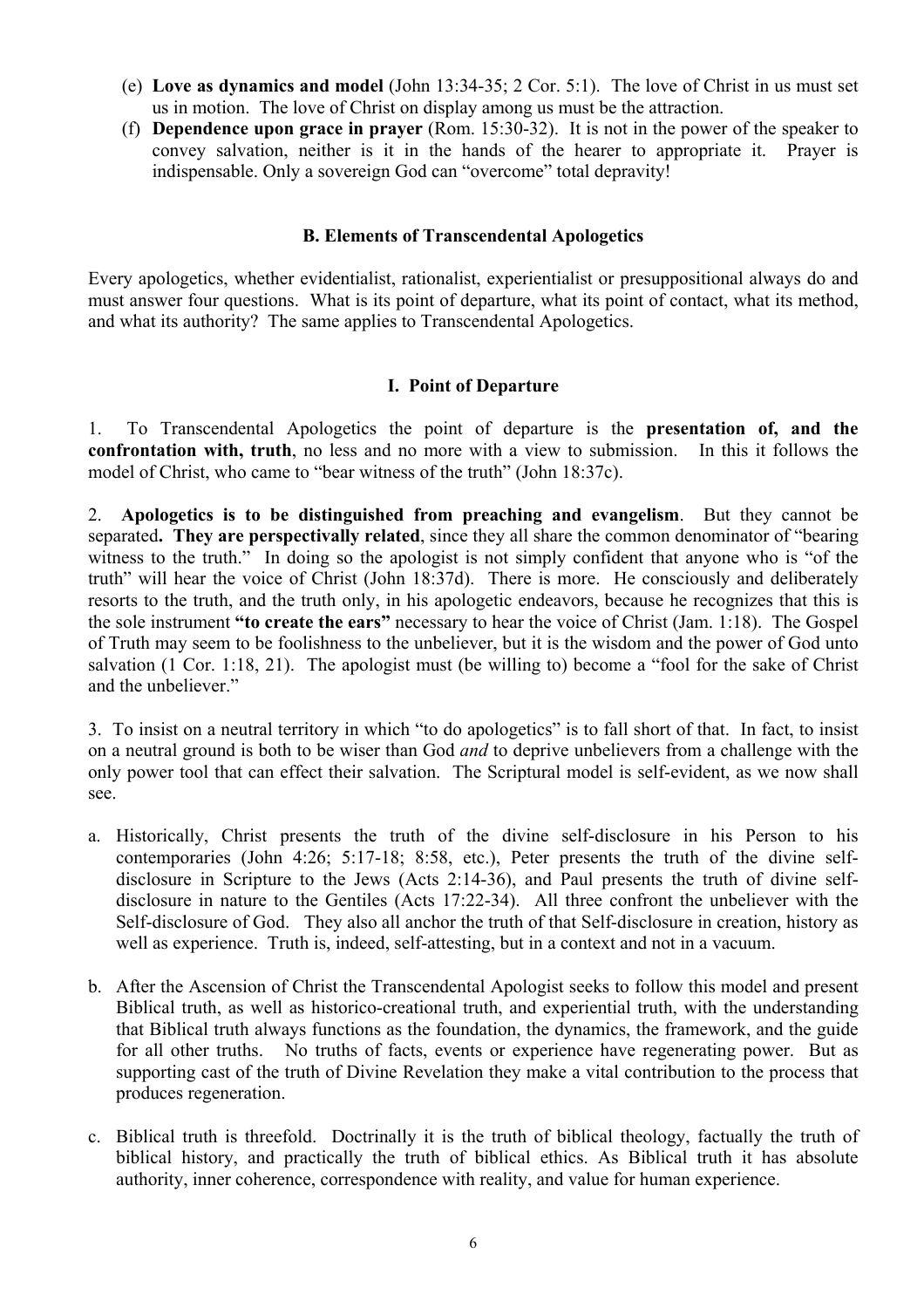- d. Historico-creational truth is threefold. Factually it is the truth of nature Progressively it is the truth of history. Rationally it is the truth of logic.
- e. Experiential truth is threefold. Providentially it is the truth of the presence and impact of the Triune God upon one's life. Personally, it is the truth of Christlikeness. Practically it is the truth of harmony, peace and prosperity in creation and history. In short, it is the truth of the Living Epistles Paul is speaking about in 2 Corinthians 3:1-3.

## **II. Point of Contact**

1. To Transcendental Apologetics the Point of Contact is the **Point of Rebellion or Suppression.** This is centered in the heart, but may manifest itself in a great variety of ways, such as

- a. Hatred and hostility of the heart
- b. Blindness and darkness of the mind
- c. Culpable ignorance of the mind
- d. Suppression of God's manifestation
- e. Rejection of God's revelation
- f. Self-deception due to hardening
- g. Programmatic misinterpretation of the truth
- h. Disinterest due to self-sufficiency
- i. Incredulity due to misinformation
- j. Dismissal as irrelevant
- k. Disdain on display in pride
- l. Opposition on display in confrontation
- m. Mocking on display in ridicule
- n. Destructive attack by whatever means, verbal, tangible
- o. Destructive attack in whatever area, thought, life, culture
- p. Destructive attack in whatever state of mind, consciously or not.

2. According to Transcendental Apologetics, whatever the "conclusion" is that unbelievers reach, or whatever the position is that they take, with regard to the God of truth and/or the truth of God, unless they recognize and acknowledge fully the God of Scripture and/or the Scripture of God from God's Self-disclosure, either in manifestation (nature, history, and the human constitution) or in revelation (Scripture), **it invariably constitutes a knowledgeable "rebellion" or "suppression," whether to a lesser or greater degree.** There is, therefore, always culpability involved. Acts 17 and Romans 1 do not allow for any other interpretation. Therefore the call to repentance and faith is not only warranted, but also always necessary. In fact, in the footsteps of Peter (Acts 2: 38) and Paul (Acts 17:30) the objective of every God honoring apologetics always is and should be conversion and therefore such apologetics will methodologically always seek to pave the way to a summons to repentance and faith as the sole means to that end. This is necessitated by the Point of Contact, and therefore must be pursued by the Apologetic Method.

3. Besides, there is **no such thing as a natural theology, a natural metaphysics, a natural epistemology, a natural ethics, or a natural anthropology, that all men have in common**, and therefore can function as a universally agreed upon point of departure. **Apart from the fact that**  fallen man is in a suppressing mode (Rom. 1:18), the dialectic precludes any such kind of **universality.** Among non-Christians there is constant warfare in all these realms of human endeavor. Those who favor the pole of the "one" are invariably pitted against those who favor the pole of the "many," and vice versa. (If there is any agreement between them it is purely formal without any substance.) And both are pitted against the Christian and his views. All this should underscore the contention that any one who falls short of a fully biblical theology, metaphysics, epistemology, ethics, or anthropology, is by definition a suppressor of the truth, and in the light of Romans 1 culpable.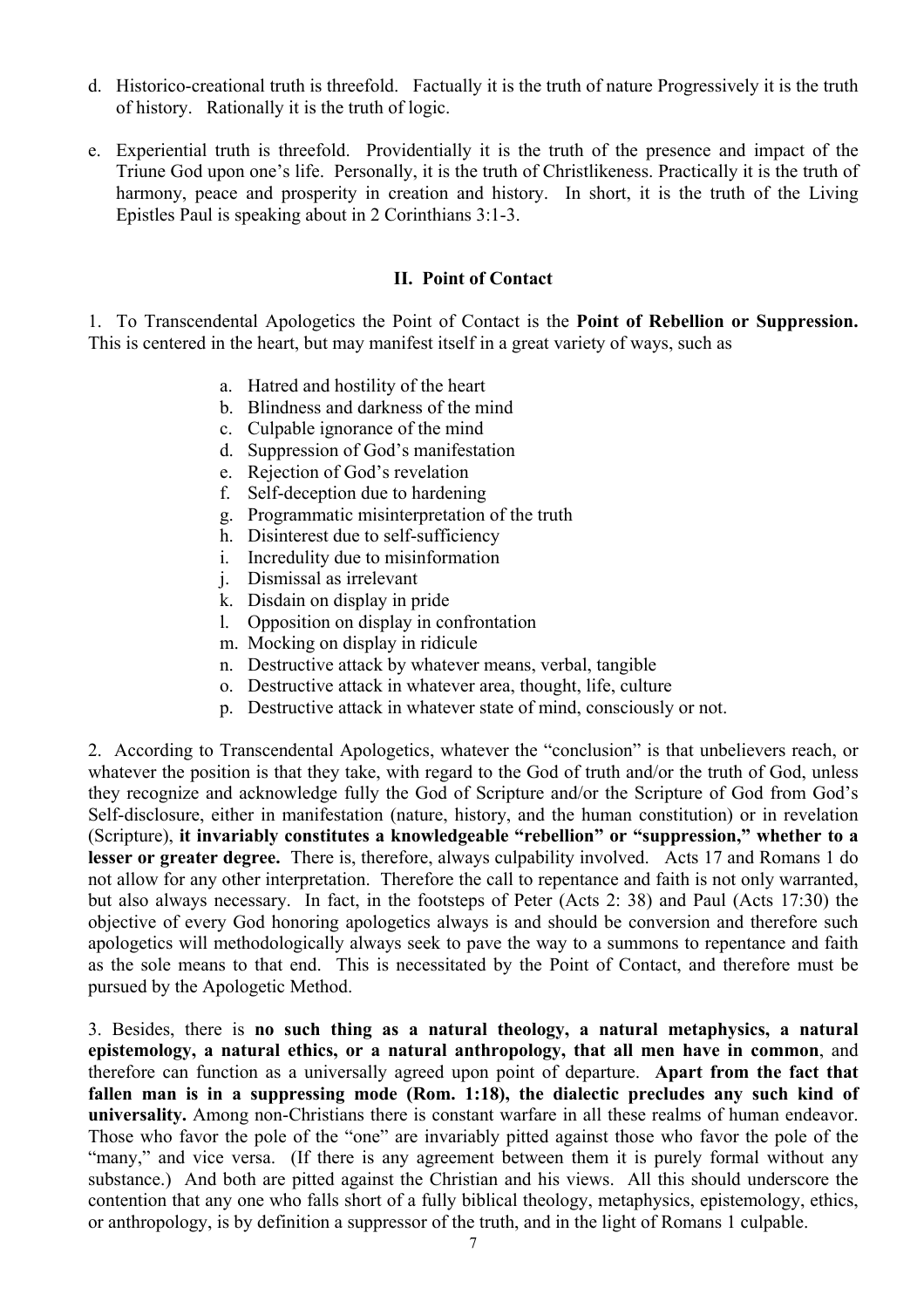4. To be sure, unbelievers may **nilly-willy** come up with some truth(s). In fact, they invariably will do so, whether in terms **of facts, logic, achievements or otherwise. This oils the machine of all of life, and makes it possible, including communication, enjoyment, and progress in the broadest sense of the words. But it never constitutes a "natural edifice" of whatever sort that is unreservedly laudable and functions as a halfway house to God.** It is and remains a guilty distortion of the full truth. To the extent that it is not as serious a distortion as it could be, it is at best indicative of the restraint of "common grace." But even the latter is specifically **designed to lead to repentance (Rom. 3:3).** In short, just like the antithesis does not (necessarily) exclude common grace, so common grace never excludes antithesis, and therefore requires a call to repentance.

5. The relationship between common grace and antithesis can be best formulated as follows. By virtue of God's "Self-disclosure" in the broadest sense of the word **all of created reality reflects Him in the sum-total of his being and His perfections. With regard to rebel man, there is a "deposit"** in terms of being (including traits and talents), knowledge (including insight and skills), and morality (including behavior principles and patterns). **As a result of the cultural mandate, which is both commanded and inbred, this "deposit" leads to "progress" and "accomplishments**" across the length and breadth of human endeavor, such as architecture, art, biology, business and all other areas of life.

6. To the extent that these are "enriching," they are for **100% expressions of God's "common grace" and manifestations of his "truth," and must be honored as such.** This includes acceptance and enjoyment. But to the extent that they are inextricably intertwined with the rebellion of the unbeliever, they do not only serve practically as "stolen goods," but irony of irony are as such also fully part of the framework of the suppression of God's truth. In that framework they function as lies on the most fundamental level, and are therefore **equally and simultaneously for 100% unacceptable and under the judgment of God.** "Even the lamp of the wicked is sin" (Pr. 2:4). **This can be paraphrased to say that even the "light" of the wicked is "darkness."** And, "Whatever is not from above, is earthly, sensual, and devilish" (Jam. 3:15). That is to say, anything that starts from the bottom up is basically **inanimate**.It is **lifeless** and **callous** like a **rock.** At the same time it is very much **alive.** It is **brutal** and **base** like a **beast**.Finally, the gloves come off. Every bit of human "wisdom" originates in the Enemy. As the consummate liar and murderer, he put his imprint upon it. It is **diabolical** and **gruesome** like a **demon.** 

7. Common grace has been compared to **embalming fluid in a corpse**. It keeps it from producing a stench, but certainly cannot give it life. An **"exclusive"** or even "unbalanced" **embrace of common grace**, therefore, is naïve and opens one up to a spiritual "infection" of whatever sort and seriousness. This eventually produces "sickness" ("spiritual HIV") and ultimately death. At any rate, it constitutes an invitation to be "swallowed up." On the other hand, the **exclusive embrace of antithesis** indicates a ghetto mentality and prevents Christians to be salt and light.

8. However, it is an equally serious error to construe the common grace-antithesis relationship **in terms of a "balanced" 50%-50% relationship, or any some such linear, "one dimensional," configuration**. **First**, to the extent that one element in the life of an unbeliever is clearly a "gift" of God's truth, but is seen **only** as a "common grace," there is not much choice other than applause as exclusive response. Frankly too often do too many believers tend to be uncritically and undiscerningly enthusiastic about achievements by unbelievers, especially in academia, and end up by only applauding them. **This short-circuits any sort of call to repentance.** Incidentally, in scholarly works in general such calls are simply not being contemplated. That indicates that the interaction remains on the level of the intellect, and that the "playing field" is restricted to that aspect of man. Regrettably even in scholarly apologetic works such call is glaringly conspicuous in its absence. (The present writer is only aware of **one** (sic!) instance in the total history of apologetics in which an author unambiguously emphasizes conversion as the only hope. This is Eta Linnemann, *Is there a Synoptic Problem*.) **Second**, to the extent that another element is clearly a suppression of God's truth, and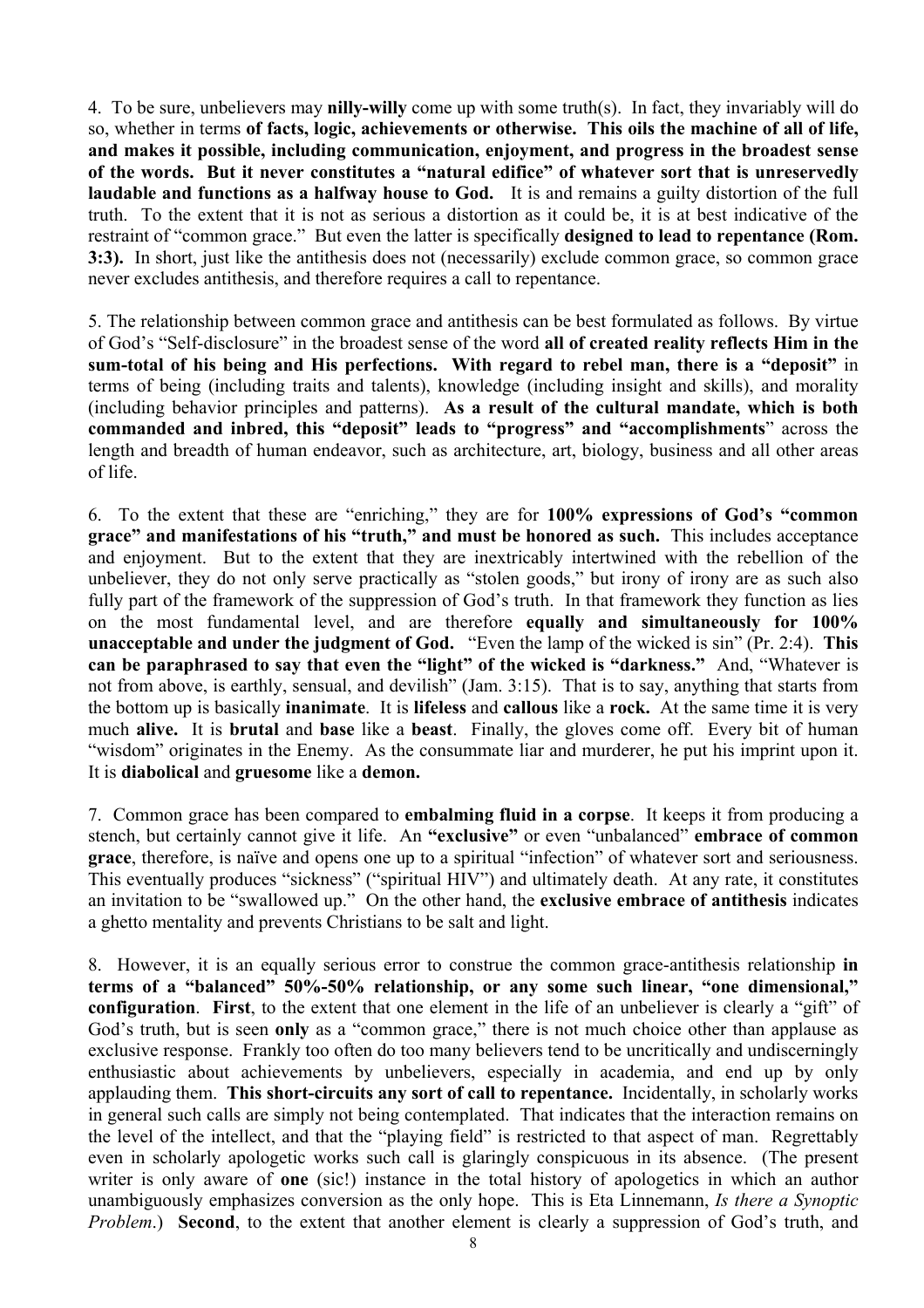viewed in terms of antithesis only, there is often a wholesale denunciation, if not condemnation. In that case communication simply ceases and is bound to be non-existent.

9. The long and the short of it is this: only non-linearity, that acknowledges any "entity" of common grace as simultaneously both a "gift" and a "suppression" of God's truth  $(100\% + 100\% = 100\%)$  will produce results. The recognition of the antithesis will safeguard one from being "swallowed up." The acknowledgment of common grace will prevent one from marginalizing oneself into a ghetto (mentality). Of course, this formula does not fit into the human brain. But it is biblical and lodges snugly in the believer's heart. Further, it produces a Christian Apologetics that transcends the purely rational and the purely factual, does not make the intellect of the opponent the great prize, and prepares the way to a summons to repentance on every "playing field."

#### **III. Methodology**

1. Transcendental Apologetics seeks to escape the two Achilles' heels of Absolute Proof and Probability Arguments.

#### *a. Absolute Proof*

Absolute proof is **not** in man's jurisdiction nor at man's disposal, not ever! Man can aspire, but never arrive, at ultimacy, neither metaphysically, nor epistemologically, nor ethically. As finite creature he is always Number II in every area of life, thought or action. If he refuses to be a servant of God, he will end up as a slave of Satan. That implies that the mind does not and cannot have the final word. Whether consciously or not, any ambition to produce absolute proof, i.e. a discursive argument that is universally compelling, is idolatrous in that it seeks to achieve ultimate certainty apart from God, any protest to the contrary. Such achievement is simply impossible! **Thankfully there is a growing recognition that certainty in knowledge is not co-extensive with proof.** Ironically and regrettably, this recognition may more be due to the common grace achievements of Thomas Kuhn and his paradigm shifts or Godel and his famed theorem, than to the contributions of Christian apologists. **Therefore, to yield to the demand for absolute proof, or to pursue absolute proof is to acquiesce in, if not pander to, the claim of human ultimacy, whether explicitly or implicitly, whether consciously or unconsciously. At the same time it is to squander a precious opportunity to challenge the proud rebellion of man in his insistence that he is like God, fully capable of determining truth.** In short, **any apologetics that that concentrates upon absolute proof is always after the mind as the great prize, operates on that level, and aims at agreement. This is decidedly not the biblical model!**

#### *b. Probability Arguments*

Probability Arguments are equally unacceptable. They are *ultimately* an affront to God, since they end up by allowing the possibility of an *objective* uncertainty in the unbeliever, of whatever kind and to whatever degree. Such arguments, therefore, do and must fly in the face of Romans 1:18-21. This passage insists that the evidence of God's presence and nature is fully clear and needs to be suppressed in order to be denied!

2. Transcendental Apologetics has the following aspects.

## *a. The Diagnosis*

**(1) The first order of business is to determine what makes the "blind rebel" tick in terms of the position, motivation, and direction of his thought, life, culture, activity, etc. What shows up is the truth of Colossians 2:8ff. As has been argued already, what comes into view is an empty and**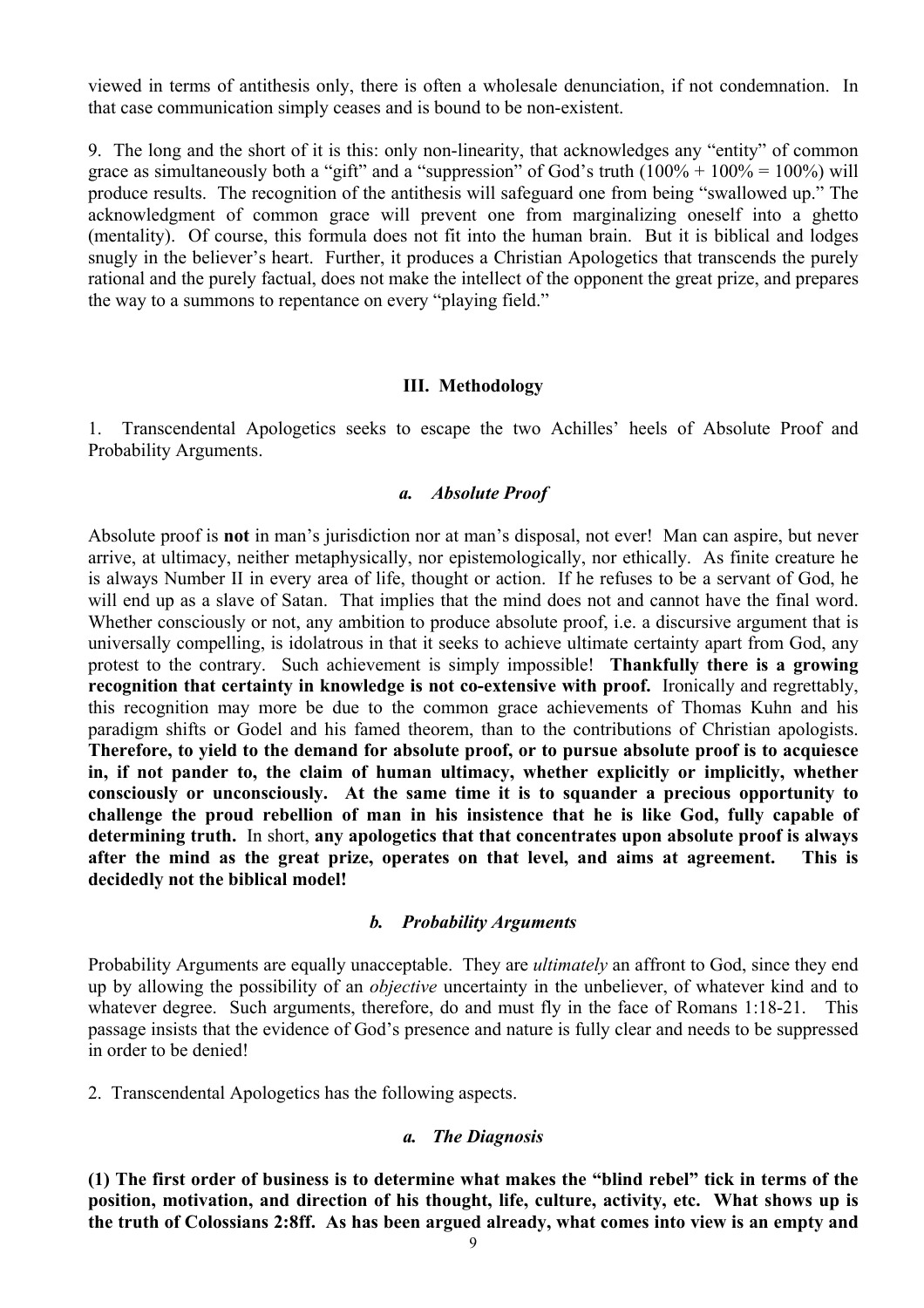**deceitful philosophy, rooted in the fundamental dialectic, that victimizes and directs the thinking of all of apostate humans by definition. But it victimizes their actions as well. Any morality apostate mankind can offer is at best the things or work of the law written on the heart (Rom. 2:14-15), not the law itself (Jer. 31:31ff.).** That kind of morality is only formal in nature. **Ultimately it has no biblical substance, since ultimately it has no absolute content. It proves to favors either the "one" or the "many" pole in the one-and-many spheres and either the "authority" or "subject" pole in the authority structures.** In other words, it never opposes sin in the name of holiness, but always the "one" in the name of the "many" or vice versa, and "authority" in favor of the "subject" or vice versa.

**(2) "Modernity" typically opts for the "one" and for "authority," since it embraces the universal as "savior." "Post-modernity," just as typically, throws in its lot with particularity, and comes down on the side of the "many" and the "subject." Unbalanced, and naïve, "common grace" proponents frequently laud either one of them for its "splendid insights," and join the fight against the apostate particular in the name of the apostate universal or vice versa. In the meantime, they overlook that both modernity and post-modernity are apostate, seek to suppress the God of truth and the truth of God, and are at best two defunct clocks that are right each once a day. Second, in doing so they confuse the "embalming fluid" of common grace, that merely keeps down the stench of the "corpse" of mankind, with the "fresh water" of special grace, that produces life, health and growth. Thirdly, in their enthusiasm they forget that any and all achievements of an apostate ideology are no more than "stolen goods" from the truth of God that they ultimately use to suppress the God of truth. Fourthly, in the process they appear to be quite satisfied to enlist in a questionable program with questionable objectives by turning into the tail that is wagged by the dog of an unclean ideology. Finally, all this makes the possibility remote that they ever function as the head that purposefully and systematically sets out to lay the foundations for a summons to repentance.** 

#### *b. The Truth*

**Truth is to be presented for what it is, the** *only* **Liberating Cure for a perishing mankind (John 8:32; 17:17; 18:37). Such presentation, as long as it starts with, and takes place on the bedrock of revealed, biblical truth, should branch out in all relevant rational, factual and experiential truth as its supporting cast.** 

#### *c. The Spirit*

There is no such thing as an area of neutrality, a common ground. Virtually all apologists recognize that all argumentation that holds to such area or ground, only leads at best to probability. Arrived at that point they invariably refer to the necessity of the illuminating and convicting work of the Holy Spirit. In other words, he functions as a last resort, at the end, when human apologetic efforts fall short of the mark. However, the presence of the Spirit is necessary from the outset. He is the origin of all power, clarity, boldness, love and effectiveness (Eph. 6:19; Col. 4:4; 2 Tim. 1:7), and must be both acknowledged and experienced as such from the very outset! There is no substitute for the apologist to be full of the Word **and full of the Spirit.** To use a train analogy, to be full of the Word is to have the tracks in perfect shape. But unless the locomotive has built up a "head of steam" that sets it in motion, the train is not going anywehere.

#### *d. The Approach*

The approach must be characterized by the gentleness of "grace," the precision of a "surgeon," and the carefulness of a "rescue" operation (2 Tim. 2:24-26).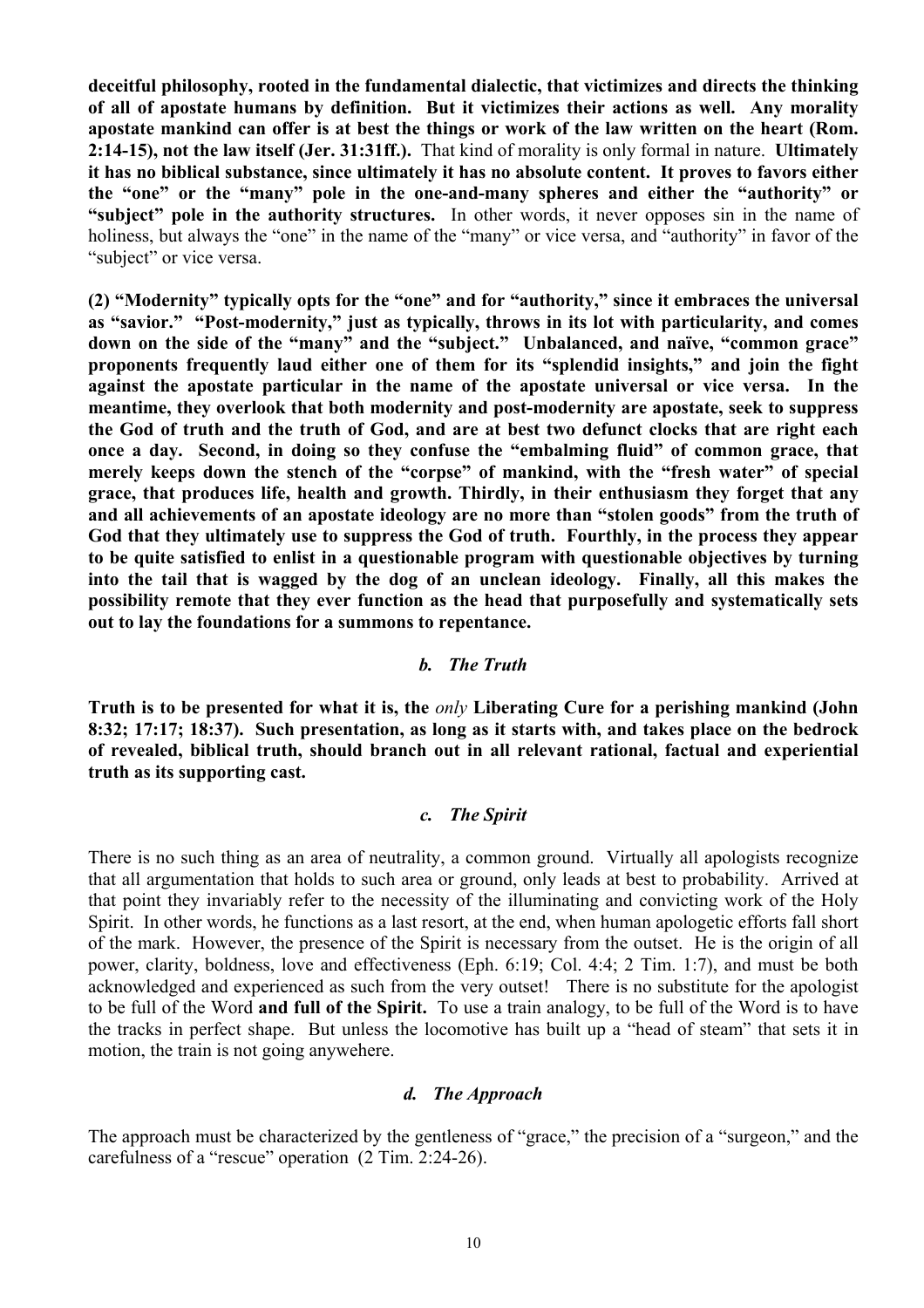#### *e. The Attitude*

The attitude must be one of compassion for lost sinners (Matth. 9:35-36) as well as courage toward rebel sinners (John 5:115ff; 8:31ff).

## *f. The Procedure*

The procedure has a negative and a positive side with two sub-aspects each.

### *1. Negatively*

(a) With regard to the "product" of unbelief, the superstructure of the thinking, willing, feeling, speaking, acting, etc. of the non- Christian must be shown to be logically incoherent, and/or factually non-correspondent and/or personally unsatisfactory, and therefore false, self-defeating and selfdestructive, which includes the *reductio ad absurdum*. This was part of the agenda of most recent apologists, such as Schaeffer, Clark and Van Til. Recently this is competently done by Zacharias, *A Shattered Visage*, and *Can Man live Without God*. **It ought to be noted, however, that not too much stock should be placed on immanent criticism.**

(Over two thousand years of the history of thought and action has shown that unbelievers are masters of immanent criticism. The history of philosophy is a prime and telling example. Every philosopher was eventually relegated to the scrap heap by his successor based on demonstrated inconsistencies in his metaphysics, epistemology and/or ethics. Immanent criticism can destroy a system by calling attention to logical inconsistencies, lack of factual correspondence, or fatal implications, but it can never point in the right direction. Neither, incidentally, can transcendent criticism. The latter can only pontificate, however properly or improperly. What is needed, is the transcendental critique of a Transcendental Apologetics. Only that goes to the roots of life, thought and action. Only that lays bare the most fundamental issues. Only that can knowledgeably and persuasively steer in the right direction.)

(b) With regard to the "root" of unbelief, it has already been argued that the fundamental dialectic of heart, life and/or method, with its rebel origin, its rebel catch-22, and its rebel consequences must be transcendentally exposed.

## *2. Positively*

(a) With regard to the "biblical fruit" of faith, the personal and corporate "shalom," by means of the presentation of the ever broadening circles of such shalom, in contrast with the fall-out of the dialectic, in terms of love, holiness, joy, peace, harmony and prosperity in Christ and through the Spirit should be emphasized. Here the presence of this "godliness" in the evangelist/apologist, that is ultimately the Church, becomes of paramount importance. Scripture requires the Church to "show and tell." Without this it loses its authenticity, birthright, and its effectiveness.

(b) With regard to the "biblical root" of faith, the foundation as well as the framework and the crowning piece of the shalom vis-à-vis God should be presented and argued. First, the origin, nature, need, and fruit of the new heart in regeneration should be set forth lucidly and cogently. Further, the same should be done pertaining to the new record in justification and the new life in sanctification.

## *g. The Tools*

All truth, biblical, rational, factual as well as personal truth, with all necessary and possible means to convey it, should be used to the utmost. Furthermore, it should be pressed home "carefully," but nevertheless "relentlessly."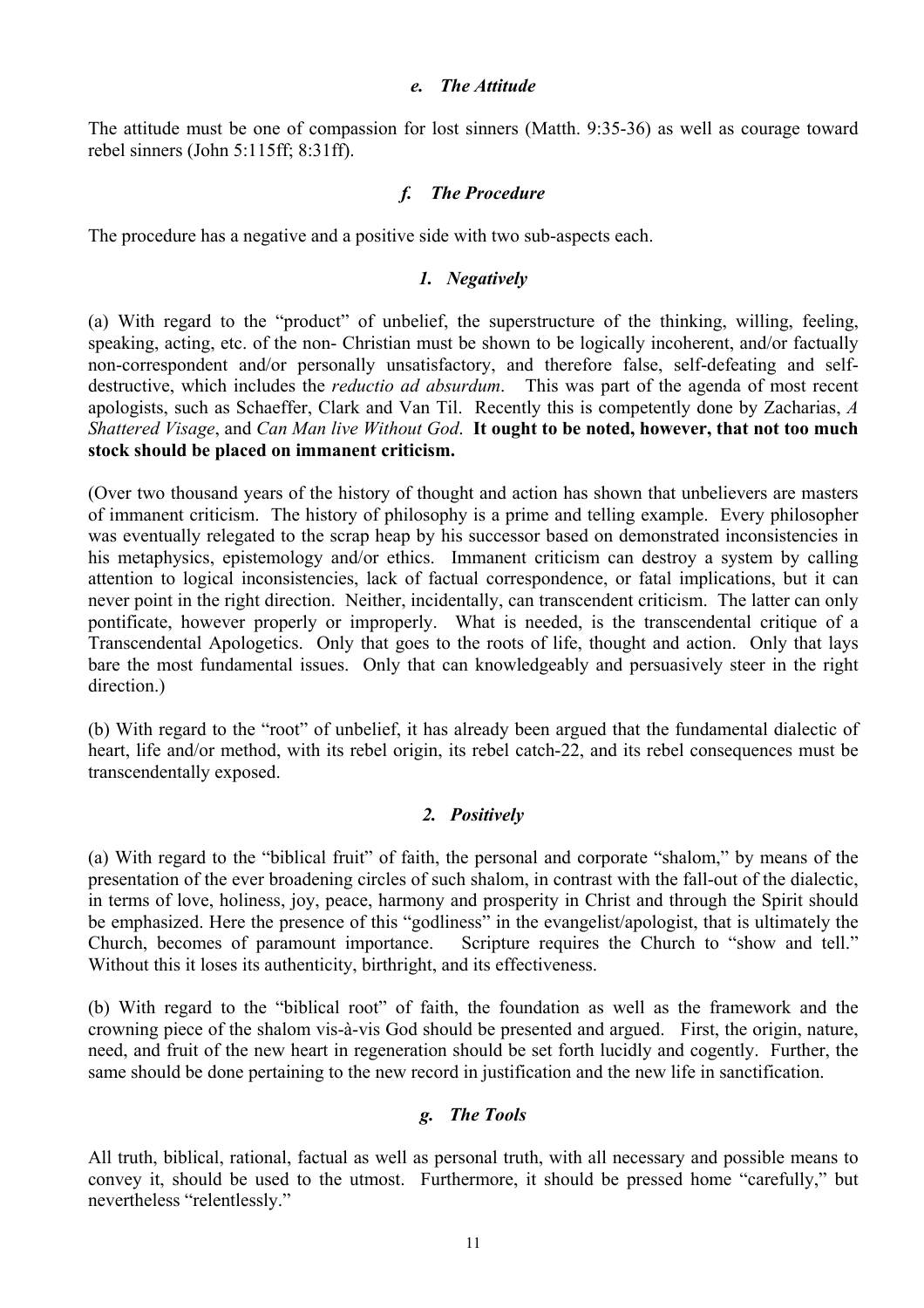#### *h. The Method*

The truth should be used as the key to the Kingdom. That is, it should be pressed home to the heart (Acts 2:37; 7:51, 54) in a discriminating and applicatory way. Non-Christians should have no doubt about their eternal plight, at the conclusion of the presentation, while Christians should have no doubt about their shortcomings before God.

#### *i. The Aim*

The aim is **not** agreement, as if the intellectual level is ultimate. As has been observed, such approach always leads invariably to probability apologetics, with its inherent failure, and upon recognition of this fact, to the belated introduction of the Spirit as a stop-gap measure. Rather, the objective is repentance and submission of the heart that leads to the forgiveness of sins and godly Kingdom conduct in the full sense of the word. In short, in a biblical apologetics the great prize is never the mind. It is the heart of man, as the *conditio sine qua non* for, and the gateway to, a full-orbed Biblical Christianity. "My son give me your heart" (Prov. 23:26), for "Out of it are the issues of life (Prov. 4:23).

# *j. The Focus*

The focus should be Christ as Lord and Savior as the "heart" of the Gospel presentation. There is no other "tool" to reach the desired aim. **That is why no apologetics should ever be pursued apart from the Gospel.** The notion of apologetics as pre-evangelism is a sham that cannot be rejected except in the harshest terms.

## *k. The Avenue*

The avenue to effectiveness is the call to faith and repentance, explicitly (Acts 2:38) or implicitly (Acts 7:51ff) after the foundation for it has been properly laid. The latter cannot be stressed sufficiently. The **need** for repentance must be made crystal clear before the **summons** to repentance makes sense.

#### *l. SUMMARY*

Any and all Apologetics that wishes to follow the biblical model should courageously, fearlessly, surgically, as well as lovingly, compassionately and sensitively go for the heart as the root problem of mankind, and in doing so be perceptively, truthfully, knowledgeably, methodically, boldly and uncompromisingly confrontational.

#### *IV. Authority*

For Transcendental Apologetics the authority rests with the truth, with only the truth, and with all of the truth. God is truth, so is Christ and so is the Spirit. What they are, say, and do is the absolute standard for, and therefore has the absolute authority over all of life. God discloses himself, and therefore his truth, in his revelation in Scripture, and in his manifestation in Creation, History, and the Human Constitution. All truth is God's truth, whether it is thankfully acknowledged as such, or ends up as "stolen goods." Transcendental Apologists should feel free to avail themselves of all of it. In fact, they would do well to "take in and digest" all truth as extensively and thoroughly as possible. This could only enhance their effectiveness.

#### **V. Conclusion**

1. In the final analysis Transcendental Apologetics is neither linear nor circular. Presuppositional Apologetics is accused of being ineffective and without serious discussion partners, precisely because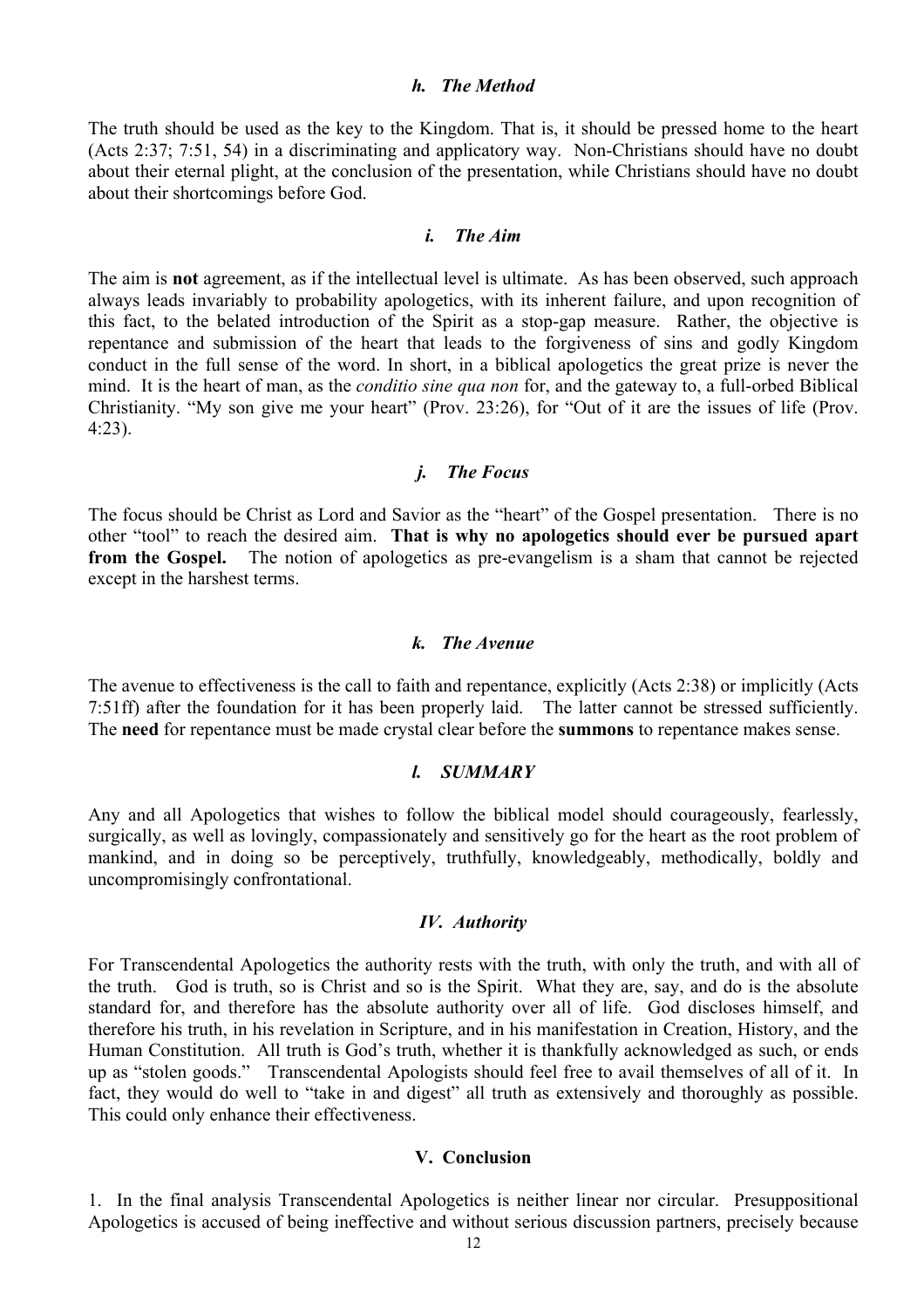it is linear. After all, no one will listen, when you start your apologetics with your conclusion. (This is what spawned the evidentialist, rationalist and experientialist (also called classical) types of apologetics that opted for a common ground, a neutral territory.) The typical presuppositional response is that no one can escape circularity. Rationalists, so proceeds the argument, assume their rationalism from the very outset, similarly irrationalists their irrationalism. There is hardly any ground, therefore, to condemn the presuppositionalist! Ultimately there is no functional tabula rasa anywhere! The recommended procedure, then, is to be as broadly circular as possible in one's apologetics so as to encompass and account for as many data of reality as feasible. In this way it could be shown that the message of the Gospel is superior, in fact, "outperforms" any other ideology, philosophy, or religion. This could conceivably make such an impression that the truth claims of Christianity would be acknowledged.

**2. There is no doubt that presuppositionalists more than hold their own in this exchange. However, it is about time for all apologists to recognize that in the final analysis the opponents and proponents of presuppositionalism are in this "linear-circular" debate regrettably "kissing cousins." The very terms, linear and circular, betray that protagonists as well antagonists are still operating on the level of the intellect only! For both the linear and circular approach have in common that they regard the intellect as the "grand prize," and basically argue unto agreement.** 

**3. A Biblically informed Apologetics transcends the dilemma of circular versus linear. It locks in on the heart, seeks it out, and challenges it with the truth of God. It does not restrict itself to immanent criticism. By itself this stays too much on the surface. Neither does it confine itself to transcendent criticism. By itself this displays too much detachment. No, it is transcendental in its approach. It truly communicates. It lays bare the deepest movements of the heart in both a gentle and surgical fashion. Then it applies the cure in a person variable manner with truth in all its colorful variation at its disposal. This requires painstaking involvement, fervent prayer, careful diagnosis, and skillful treatment. In short, it is hard work! In the final analysis the Transcendental Apologist will not be satisfied until and unless it is evident to unbelievers that he or she loves them more than they love themselves.** 

# **APPENDIX I**

## **(Summary of Today's Apologetic Debate on Method)**

- 1. **The** Issue in Method: Should it be Linear or Circular
	- a. Classical/Traditional Apologetics (Warfield and Sproul--Theistic Proofs) insists on **linearity.**
	- b. Presuppositional Apologetics (Van Til and Frame) deems **circularity** inevitable.

## **The Problems**:

- a. In both the Mind still seems to be the Great Prize.
- b. In a truly Presuppositional Apologetics that should be the Heart!

## **Note**

It should not go unnoticed that all avowedly linear apologetics cannot hide its circularity. Somehow its Christianity colors its starting point. This applies to Warfield as well as Sproul, whether they recognize or even deny it or not. At the same time all circular apologetics has its linear moments.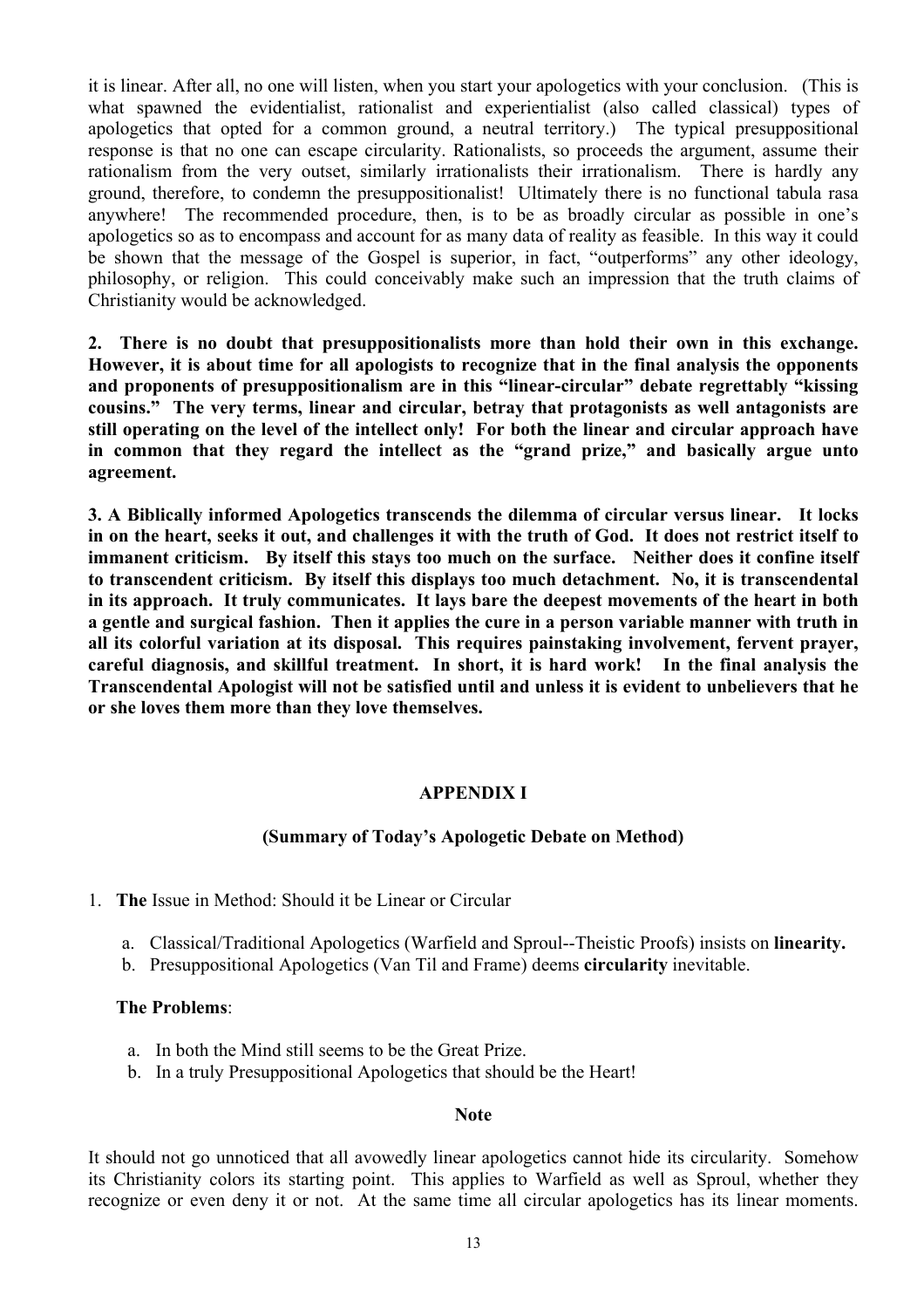Even Van Til does not escape this. In short, so-called rectilinear apologetics cannot conceal its curvature, while so-called ring-shaped apologetics tends to straighten out.

- 2. **Two** Achilles' Heels in Christian Apologetics
	- a. Absolute Proof (Van Til / Sproul: interesting bedfellows!)
	- b. Probabilistic Arguments (Warfield / Schaeffer / Frame: somewhat interesting bedfellows as well)

# **The Problems**:

- a. Absolute proof is neither in our **jurisdiction** (Van Til / Sproul did not see this), nor **attainable**  (Warfield and Schaeffer **did** recognize this)
- b. Probabilistic arguments run counter to Romans 1:18ff. (Van Til / Sproul saw this sharply)
- 3. The **Transcendence** of the Dilemma linear-circular: Non-Linearity
	- a. The Authoritative, Non-defensive Presentation of Truth
	- b. With Discriminatory & Applicatory Power: Repent and/or Submit
		- (1) Defensive Apologetics (Later Sample: The Problem of Evil)
		- (2) Offensive Apologetics (Later Sample: The Problem of Evolution)

# 4. The **Negative** Approach.

The Opposition is:

- a. Inconsistent logically : rationalism (Logical Positivism)
- b. Non-correspondent empirically: irrationalism (Cage's mushrooms)
- c. Self-destructive experientially : pragmatism (Existentialism)

## **Note**

Compare in this context R. Zacharias, *A Shattered Visage*. He shows that atheism is destructive in the areas of origin (science), morals (holocaust), meaning (despair), and future (hopelessness).

**The Argument:** In its unrelenting attempts the **history** of the thought and conduct of rebel manwithout-God in the broadest sense of the word appears to be a never-ending dead-end street. It is strewn with the carcasses of failures. Even rebel man, especially in the history of philosophy, in his "present" solution relegates all "past" efforts basically to the trash heap.

However, all the **immanent** criticisms of previous attempts to solve mankind's problems and dilemmas, as well as the newly posited solutions to these problems and dilemmas did not constitute any real progress. This stands to reason. The soil in which history is rooted is the hatred of God, the subsequent primacy of the intellect, and the consequent dialectic.

Behind it is the Enemy, the liar and the murderer from the beginning. He opposes the truth and murders life (Remember the Tree of the Knowledge of Good and Evil!). The resultant dialectic, which condemns rebel man to a Sisyphus labor, a never-ending dead-end street, is at the same time God's judgment and Satan's tool.

The pendulum swings from universality to particularity, from tyranny to chaos, and *vice versa,*  whether to a greater or lesser degree depending upon the measure of (non)compromise. Nevertheless, the synthesis can never be found. The mutual presupposition of the two poles inexorably draws the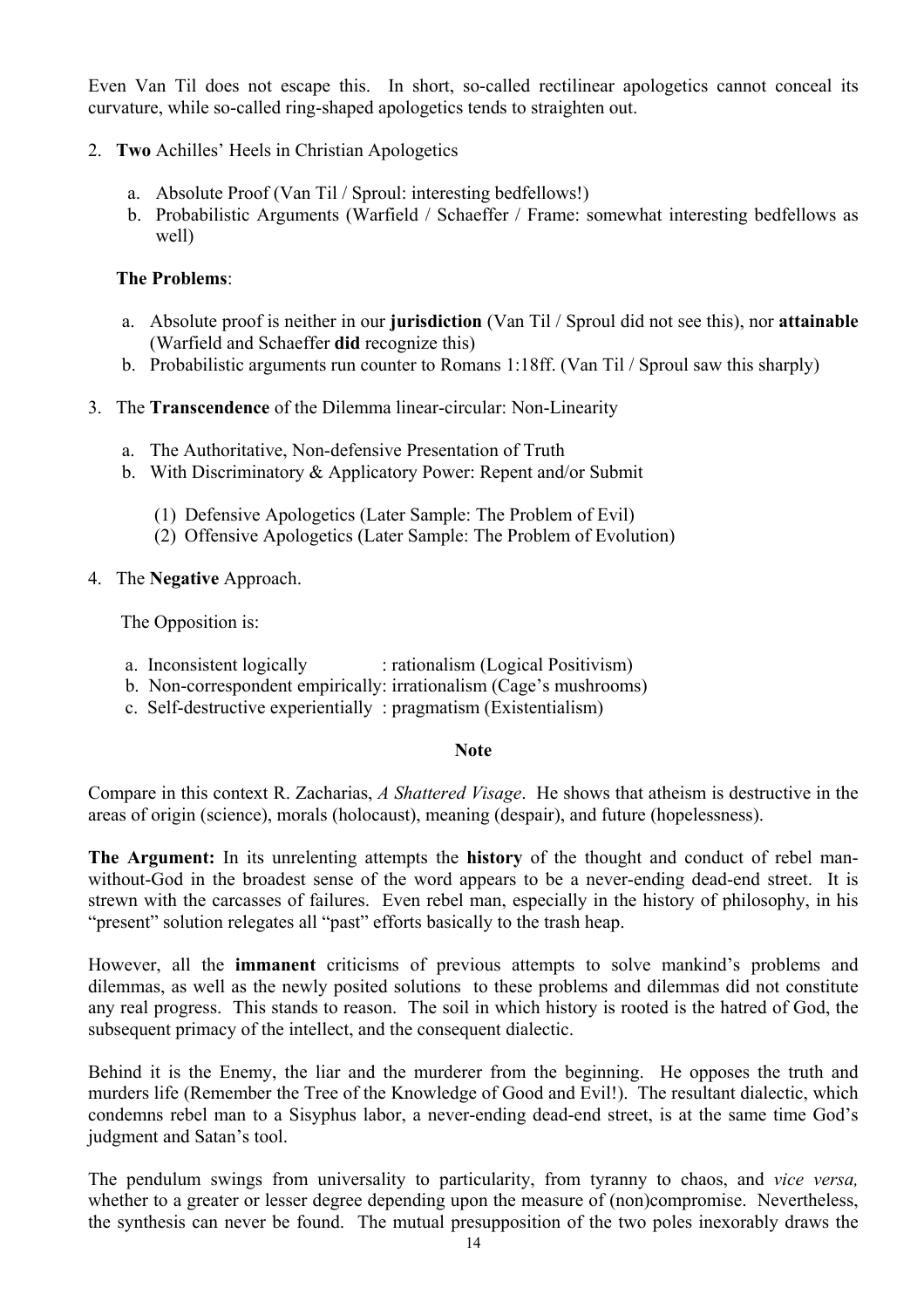victims of the dialectic to make the ever-recurring attempts to arrive at such synthesis. The mutual exclusion shatters those attempts again and again. The victims are both rebellious and blind.

Only a "new heart" in regeneration can remove this twofold problem (John 3:3 and 5). Immanent criticism should never think that all by itself the pointing out or even recognition of logical inconsistencies, lack of factual correspondence, or fatal experiential implications will arrive at the desired results. It must go hand in hand with a transcendental analysis and a call to repentance.

- 5. The Positive Approach.
	- a. Absolute Proof is unsuccessful, while nonexistent (Sproul)
	- b. Probabilistic Arguments are troublesome, to say thew least (Romans 1:18)

## **Note**

Compare in this context J. Frame's approach in *Apologetics to the Glory of God* in terms morals and rationality.

His **argument** goes as follows.

a. Moral values require the existence of God. Moral values are not subjective. Deep down there is a universal agreement to that effect. In fact, moral values display a hierarchy of importance. This ultimately requires a highest, and absolute, origin. This origin is not chance, nor impersonal, but must be interpersonal, in fact, must be the Ultimate Person, namely God. No one else fits "the bill."

b. Rationality equally requires the existence of God. There is rationality in the relationship man sustains with his environment. There is also rationality in the universe as such. This is not the product of chance, since chance cannot produce rationality and order. The irrational does not give rise to the rational. Only God does, as ultimate, personal, rationality!

c. While neither this "moral" or "rational" argument produces compelling logical proof, the force of its probability should count for something, which the Holy Spirit may well use to effect "conviction."

**The Problem**: All approaches, such as these, believe in a halfway house, whether it consists of a natural theology (Acquinas), a natural metaphysics (Sproul), a natural epistemology (Sproul), a natural ethics (Frame), or a natural anthropology/rationality (Frame) that all men have in common, and therefore can function as a universally agreed upon point of departure.

The dialectic precludes any kind of universal ground in a so-called natural theology, metaphysics, ethics or anthropology. Among Non-Christians there is warfare in all these realms of human endeavor. Those who favor the pole of the "one" are pitted against those who favor the pole of the "many," and vice versa. (If there is any agreement between them it is either purely formal without any substance to it, or a matter of a tenuous compromise.) And both are pitted against the Christian and his views.

All this should underscore the contention that anyone who falls short of a fully biblical theology, metaphysics, epistemology, ethics, or anthropology, is by definition a suppressor of the truth, and in the light of Romans 1 culpable. To be sure, there are levels of suppression and therefore also levels of common grace. After all, the suppression always can be worse. But even the common graces of God are designed to lead to repentance (Rom. 2:1ff.). Hence deeper than the common grace is the antithesis.

So once again the conclusion is the same. The apologist must bear witness to the truth in a person variable manner. That requires thorough acquaintance with the truth, in fact, with as much truth as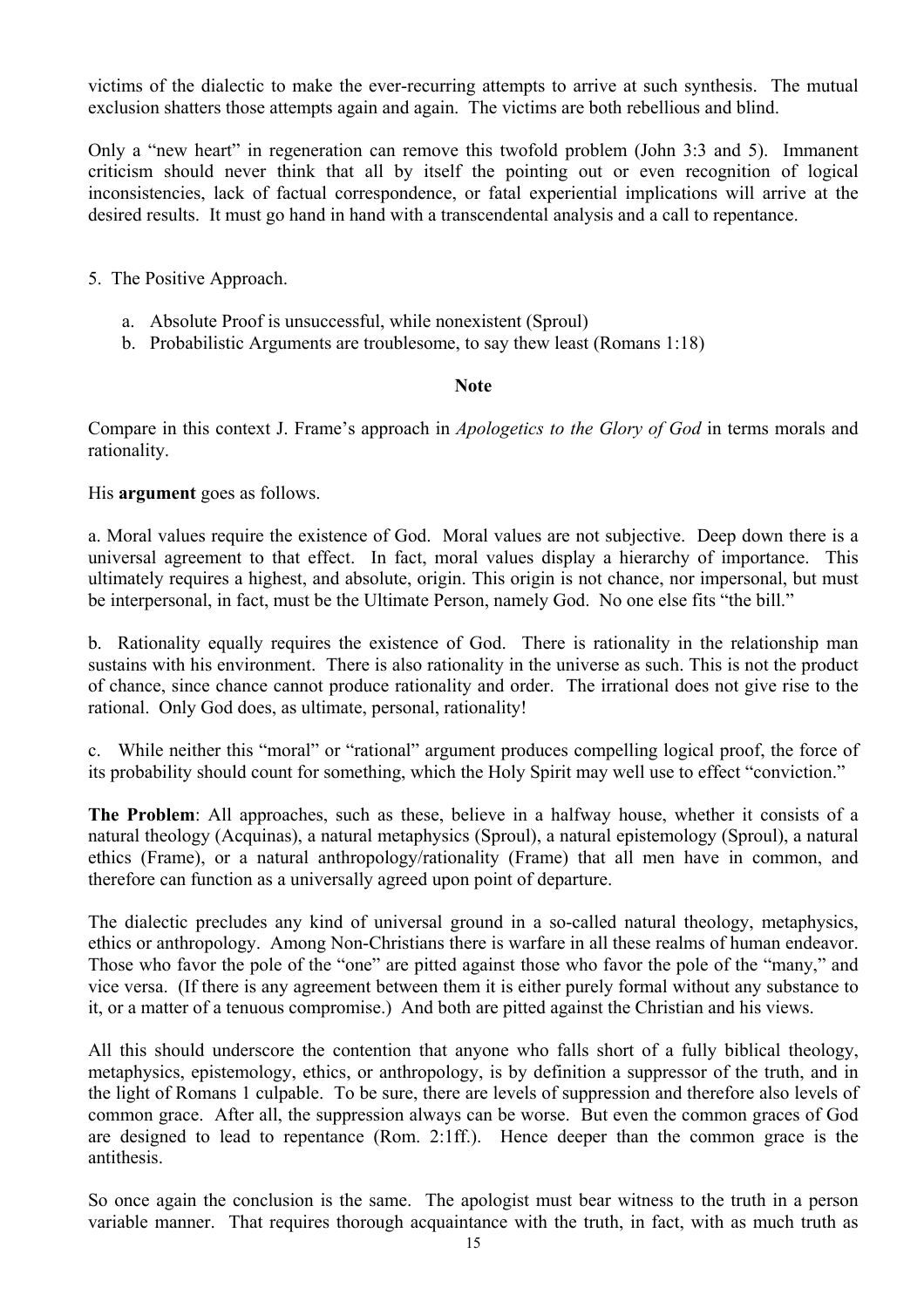possible, and also the skill to apply the truth in a tender, clear, persuasive, "striking," and effective manner. The guideline ought to be that the world of unbelievers must be turned "right side up." That can only be accomplished, if it is experienced by them as "upside down!" Just as preaching apologetics ought to be probing, searching and discriminating. Just as biblical preaching biblical apologetics meets that standard!

## **In Sum**

Transcendental Apologetics is not merely negative, although it has great merit to force rebel man to look himself in the ("Picasso") face (Zacharias in his book on Atheism). Nor does it ever argue from below (Frame in his Introduction to Apologetics).

No, Transcendental Apologetics, after it has duly recorded the undeniable realities summed up in negative apologetics, such as found in Zacharias, argues roughly in five phases:

- 1. God's Fullness in his Existence and Attributes: Therefore Morality, Rationality, etc. as a reflection of his Trinitarian Being.
- 2. Mankind's depravity in its rebellion: Therefore, his inevitable and inescapable entrapment by and in by the self-destructive dialectic.
- 3. The Sinner's renunciation of rebellion, i.e. repentance: The only way out of the inescapably recognized morass, whether more or less dimly.
- 4. The Convert's peace, fellowship and worship of God: The glorious result.
- 5. The Believer's harmony with all of created reality, "shalom," prosperity, in the fullest sense of the word: The blessed byproduct.

#### **Note**

The formulation of these five "steps" only touches the surface. They ought to be fleshed out in a person variable manner with the truth that is specifically applicable in each situation. Just as a physician the Transcendental Apologist will make the carefully chosen remedy depend upon the equally carefully formulated diagnosis. It totally depends upon the circumstances whether, and what sort of, surgery or a prescription is in order.

# **APPENDIX II**

## **(Natural Theology)**

1. Natural Theology argues for the existence and attributes of God by starting from the manifest properties of created reality without first considering taking God's self-disclosure in Scripture. This raises the question whether the existence and attributes of God can be demonstrated by rational proofs from created reality alone, and whether the manifest evidences can legitimately function as the basis of so-called theistic proofs.

2. Traditionally Natural Theology has produced four types of proofs. They are known as the ontological, the cosmological, the moral and the teleological arguments. They reflect the evident realities of being, knowing, ethics and purpose. These four proofs were championed by Medieval Theology that bought into the Greek view that the realm of Nature is intelligible in terms of itself, and does yield unimpeachable empirical and rational scientific knowledge, predicated upon the conviction